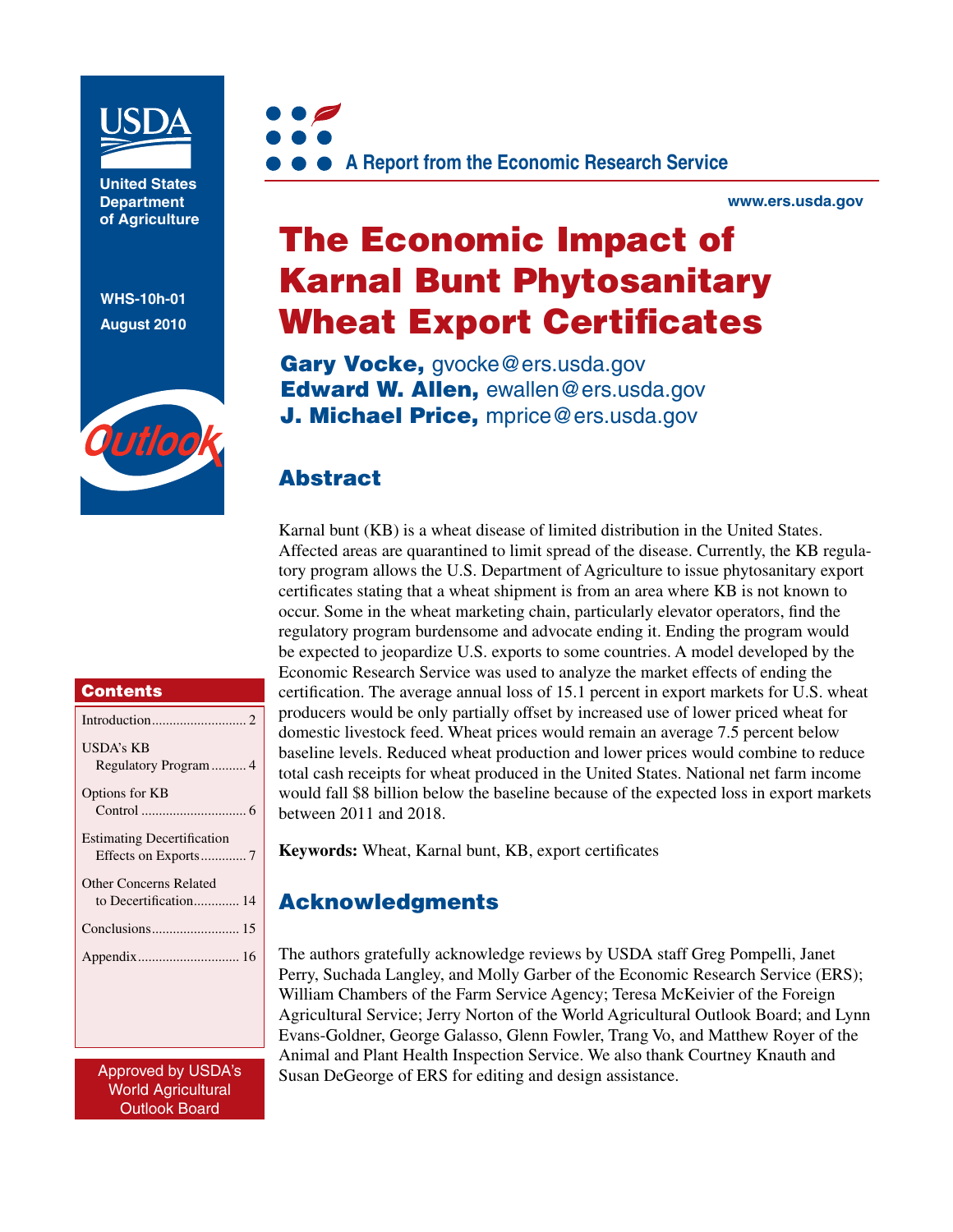### Introduction

Karnal bunt (KB) is known to occur in Asia (Afghanistan, Iran, Iraq, India, Pakistan, and Nepal), Africa (South Africa), and North America. In Mexico, it is present in the states of Chihuahua, Guanajuato, Jalisco, Michocan, Queretaro, and the Mexicali Valley in Sonora and Baja California. In the United States, KB is limited to Arizona (La Paz, Maricopa, and Pinal Counties) and Riverside County, California. KB is so named because it was discovered in 1931 on wheat grown near Karnal, India. (See box, "Significance and History of Karnal Bunt.")

KB, caused by the fungus *Tilletia indica* Mitra*,* seldom results in significant yield losses to wheat in the field. The fungus does not produce any toxic compounds in leaf, stem tissue, or seed that pose health risks when consumed. Because the fungus poses no risk to human health, the U.S. Government does not have any food safety regulations concerning KB. However, KB affects flour quality if more than 3 percent of the grains are bunted because it produces trimethylamine, which gives off a fishy odor. However, this level of infection has never been observed in the United States. Pasta products made with flour contaminated with KB can also have an unacceptable color. (See box, "Biology of Karnal Bunt.")

Many U.S. trading partners will not accept U.S. wheat exports unless the wheat is certified to be from areas where KB is not known to occur. The Animal and Plant Health Inspection Service (APHIS) of the U.S. Dept. of Agriculture (USDA) imposes quarantines to contain the spread of KB in the United States and coordinates an annual voluntary survey of the grain delivered to elevators to check for KB across the country. The survey and the use of quarantines are the basis upon which APHIS is able to issue a certificate that is accepted by countries importing U.S. wheat.

Some of those involved in wheat marketing, mostly elevator operators, have proposed that the KB quarantine regulations and surveys be ended, suggesting that USDA should consider wheat contaminated by KB a quality issue and establish tolerances. For owners of grain elevators handling

#### **Significance and History of Karnal Bunt**

Karnal bunt (KB) is a significant U.S. export problem because many countries believe it to be a quarantine pest, although the United States considers it a quality pest. KB is known to affect only wheat (Triticum aestivum), triticale (Triticum aestivum X Secale cereale), and durum wheat (Triticum durum). KB was first detected in the United States in 1996.

KB is caused by the fungus *Tilletia indica* Mitra. It was first reported in 1931, infecting wheat growing near the city of Karnal in the Indian state of Haryana. Since that time, the disease has been found throughout all the major wheatgrowing states of India. Karnal bunt has also been found in Afghanistan, Iraq, Iran, Pakistan, South Africa, Mexico, and the United States. In the United States, the Animal and Plant Health Inspection Service (APHIS) has designated parts of Arizona and California as areas regulated for KB, with restricted movement of wheat and farm equipment and yearly tests for bunted kernels.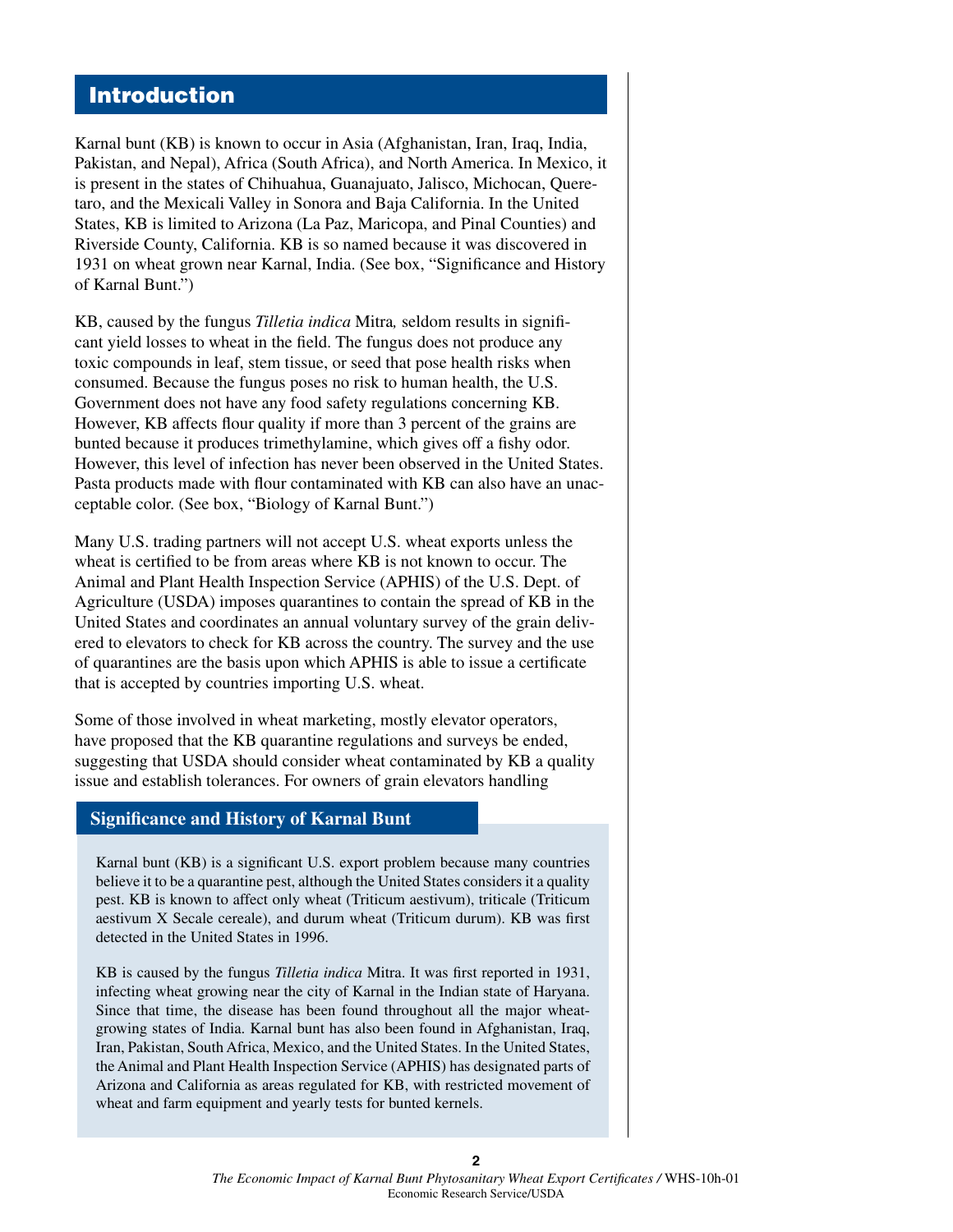wheat, the possibility that KB could be found in the wheat carries significant financial risk; to them, the testing is, at best, a nuisance. In many overseas markets, however, U.S. wheat faces continuing barriers because of the discovery of KB within the United States in 1996. This report presents the results of an analysis of the market effects of ending the issuance of certificates stating that U.S. wheat is from areas where KB is not known to occur.<sup>1</sup>

#### **Biology of Karnal Bunt**

KB affects the heads of plants of wheat and triticale (a hybrid between wheat and rye). Once kernels become infected, the fungal mycelium may grow throughout the endosperm. As the infected kernel matures, part of the kernel will be converted to masses of dark fetid smut spores. The disease is often referred to as partial bunt, referring to the fact that, in most cases, only a portion of the kernel is converted to teliospores, and typically, only a few kernels on the spike will be affected. This partial infection is in marked contrast to common bunt and loose smut, where the entire kernel is converted to a mass of teliospores and the entire spike is affected. In most cases of KB infection, bunted kernels are not readily visible until the wheat is harvested.

This fungal disease spreads primarily by introduction of teliospores onto a field. Although infected seed planted in a field may or may not directly produce infected plants in the first year, infected seed is the primary way that spores get into the soil. Infection by secondary sporidia, produced by teliospores germinating on the soil surface, occurs during the heading stages of the host plant. The threat of disease is greater in the following years as soil is turned over, bringing these teliospores back to the surface. The ideal conditions for infection are cool weather and rainfall or high humidity during heading. Overhead irrigation during heading time can produce excellent conditions for infection. Although the spores may be carried on a variety of surfaces, the spores and the sporidia they produce also can be windborne. Because the sporidia are fragile and can move only short distances, contaminated seeds are considered to be the major source of spread. Recent data indicate that, even though high numbers of soilborne teliospores may be present in the field and the environment conducive for the disease to develop, a direct relationship between soilborne teliospores and disease incidence may not exist.<sup>1</sup>

Losses due to KB are attributed to the effect of the disease on grain quality. The fungus releases trimethylamine, a volatile compound with a characteristic fishy odor. The presence of 3 percent or more bunted kernels will give the flour an objectionable odor, color, and taste. Flour made from wheat containing large numbers of heavily bunted kernels is discolored and has an unpleasant odor. However, all of the discoveries of KB in the United States have resulted in infection rates of less than 1 percent.

<sup>1</sup>Allen, T.W., et al., "Application of the Humid Thermal Index for Relating Bunted Kernel Incidence to Soilborne *Tilletia indica* Teliospores in an Arizona Durum Wheat Field," *Plant Disease* 93(7):713-19, July 2009.

<sup>1</sup>See Vocke, Gary, Edward Allen, and J. Michael Price, "Economic Analysis of Ending the Issuance of Karnal Bunt Phytosanitary Wheat Export Certificates," *Wheat Yearbook*, WHS-2002, pp. 1-13, March 2002 for an earlier analysis of this issue.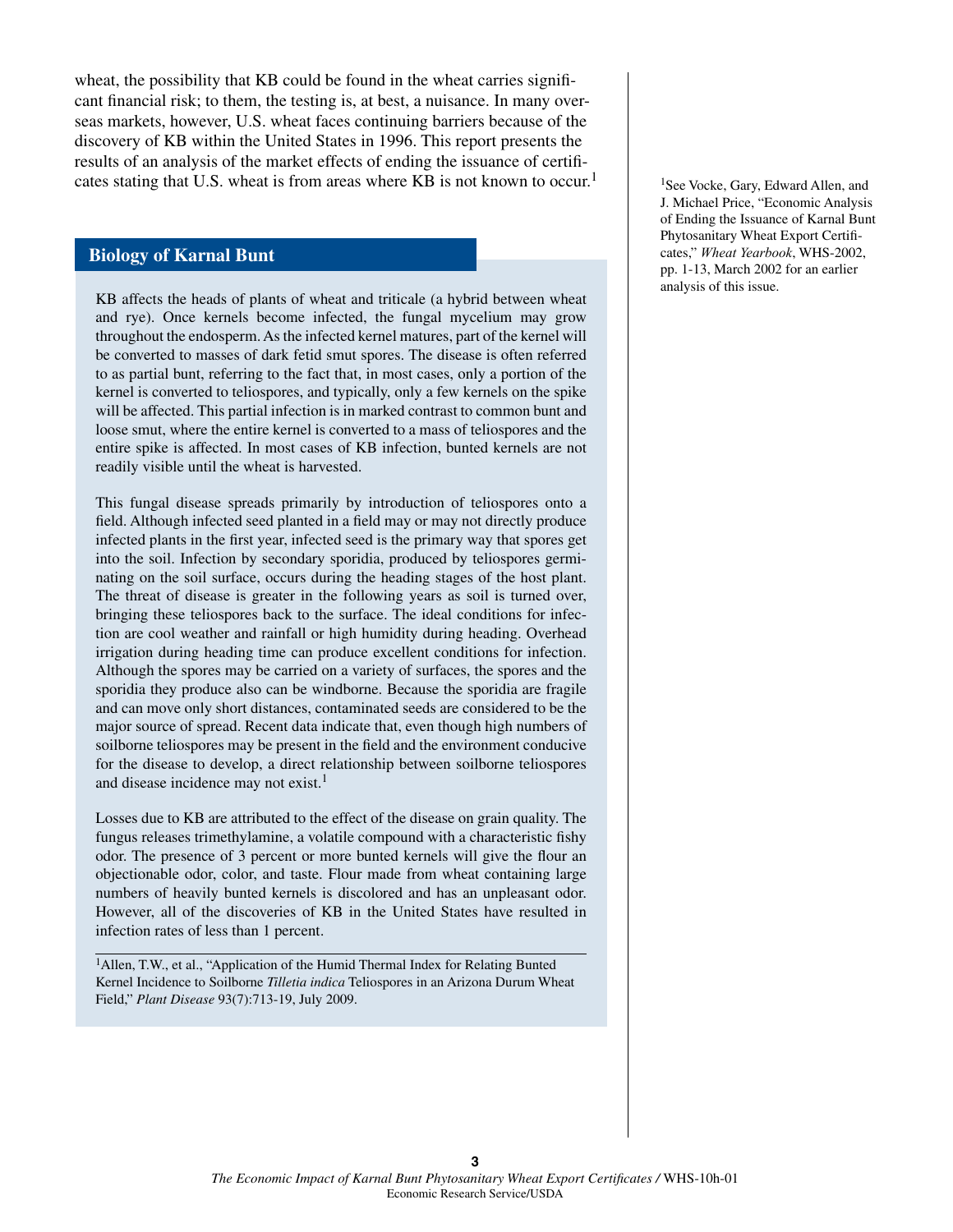# USDA's KB Regulatory Program

The presence of KB in the United States has significant economic ramifications for the U.S. wheat export market, given that approximately 40 percent of exports are to countries with restrictions against wheat imports from countries where KB is known to occur. The benefits of the regulatory program can thus be viewed as the avoidance of potential losses to the U.S. wheat export market.

### **The National KB Survey**

The National KB Survey was initiated in 1996 in response to the detection of KB disease in the United States. Since then, the survey has provided information to support the export of U.S. wheat to foreign markets. The KB Survey establishes the basis for defining KB-free areas in the United States, which allows U.S. officials to issue phytosanitary certificates when required by the countries to which the United States exports wheat.

The KB Survey is conducted in all wheat-producing States outside of known quarantine areas. Fields in quarantine areas are surveyed separately as part of the USDA KB quarantine program. The KB Survey does not sample every local elevator; representative 4-pound samples are collected from counties where susceptible crops are grown and where 1 million bushels of wheat have been produced, based on National Agricultural Statistics Service (NASS) data for the previous 5-year period. Counties meeting the criteria are sampled on alternating years. If a county has more than one elevator, the elevator location that best represents the entire county is chosen. If a county is represented in the NASS data but has no elevator, samples are taken from elevators to which the grain is shipped, which may be in adjacent counties or even adjoining States. Each elevator normally takes a moisture and/or quality sample from each load arriving at the elevator. Elevator operators are pressured by exporters to save a portion of these samples by placing them in a barrel. Samples may be taken when a barrel approaches capacity.

### **Classifying an Area for Regulation**

APHIS will classify a field or area as a regulated KB area when the field has been planted with seed from a lot found to contain a bunted wheat kernel, or when a field is found during a survey to contain a bunted kernel. The defined area may include an area where KB is not known to exist, but where intensive surveys are required because of the area's proximity to a field found to contain a bunted kernel. In effect, the noninfected acreage serves as a buffer zone between fields or areas affected with KB and areas outside of the regulated area.

# **Operation of a Regulated Area**

In a regulated area, APHIS restricts movement of wheat grain, straw, hay, and farm equipment within and out of the area. APHIS tests wheat grown in regulated areas each year for bunted kernels.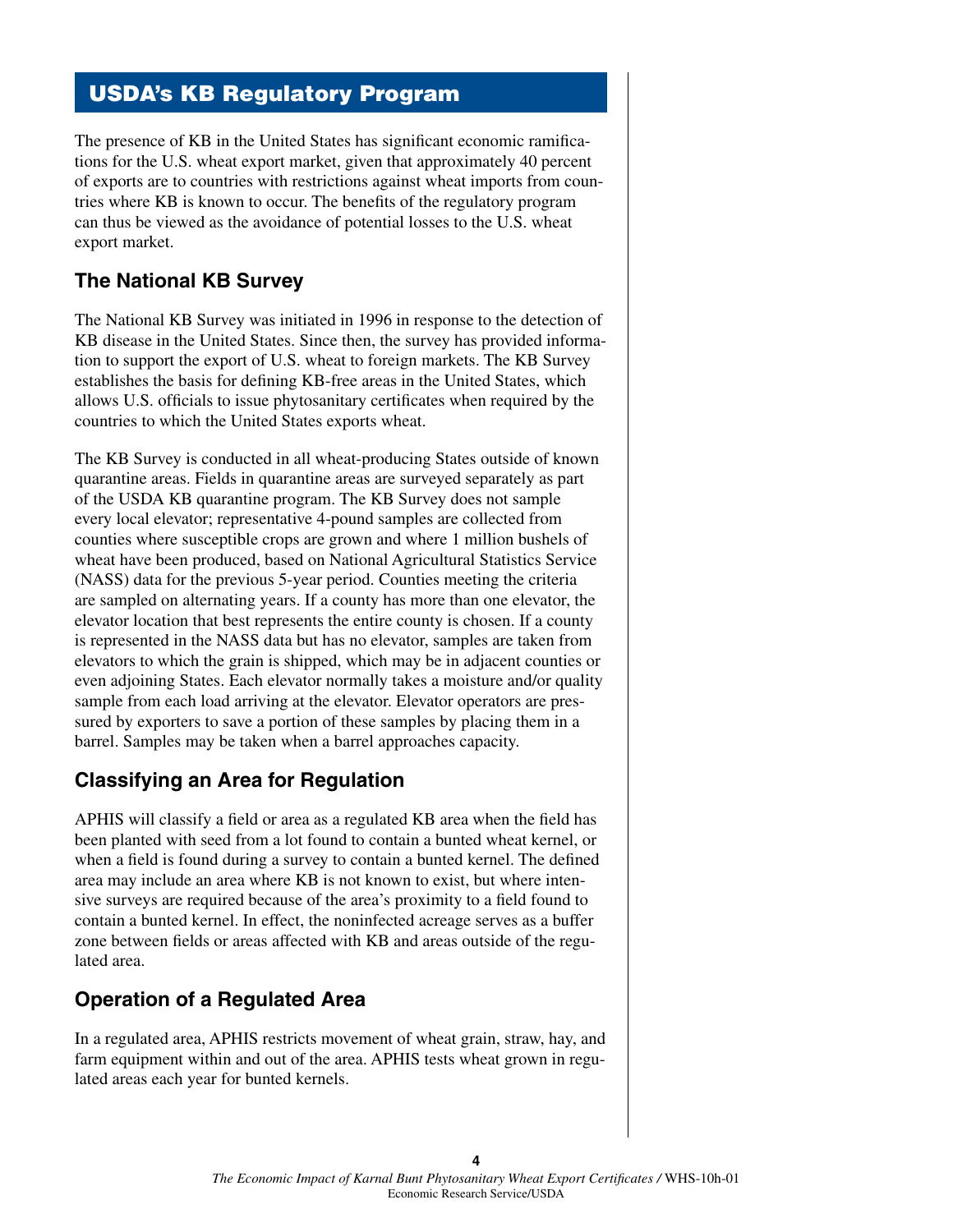Other parties to wheat production also bear costs associated with regulated areas. The quarantine regulations require that all conveyances, mechanized harvesting equipment, seed conditioning equipment, grain elevators, and structures used for storing and handling wheat, durum wheat, or triticale (a hybrid between wheat and rye) be cleaned by removing all soil and plant debris. Disinfection may be required by an inspector in addition to cleaning.

Currently, in a regulated area, a grain sample must be drawn by an APHIS inspector or designated State official during harvest—or, if the crop is already harvested, from the storage bins—and examined for bunted kernels. If the sample is taken from the wheat as it is being harvested and no bunted kernels are found, a certificate will be issued and the grain allowed to be transported to any market. A permit will also be issued if the grain sample came from grain already in storage and no bunted kernels are found. If one or more bunted kernels are found in the sample, then a notice will be issued and the grain sealed in the storage facility prior to approved treatment or disposal.

In a regulated area, wheat grown to produce seed can be planted only within that area and only if the seed tests "spore negative" through microscopic examination. Seed wheat cannot be moved outside the regulated area. Any seed grown in a regulated area that tests spore-positive (based on the wash test) but bunt-negative (based on visual inspection) cannot leave the area for seeding purposes. However, it can be exported to countries not requiring an APHIS KB certificate or using it for domestic milling or livestock feed.

Wheat grain, straw, or wheat hay that tests bunt-positive cannot be moved outside the regulated area without APHIS approval. A permit must be issued to allow transport of these products to an approved facility outside the regulated area for treatment or disposal.

The U.S. KB quarantine program has been controversial since it was initiated in 1996. To increase cooperation, USDA compensates producers, grain handlers, and other affected parties for losses due to Federal quarantine action.

### **Release from Regulation**

A field will be released from regulation if (1) the field has been permanently removed from crop production, or (2) the field is tilled at least once per year for a total of 5 years (the years need not be consecutive). After tilling, the field may be planted with a crop or left fallow. If the field is planted with a host crop, the harvested grain must test negative for KB through the absence of bunted kernels.

As of May 2010, the remaining regulated areas in the United States included 232,807 acres in Arizona and 17,827 acres in California. In 2009, U.S. wheat producers harvested nearly 50 million acres of wheat, so the KB area is proportionally small. However, in Arizona, only 129,000 acres of wheat were harvested in 2009, so for that State, KB problems are pervasive.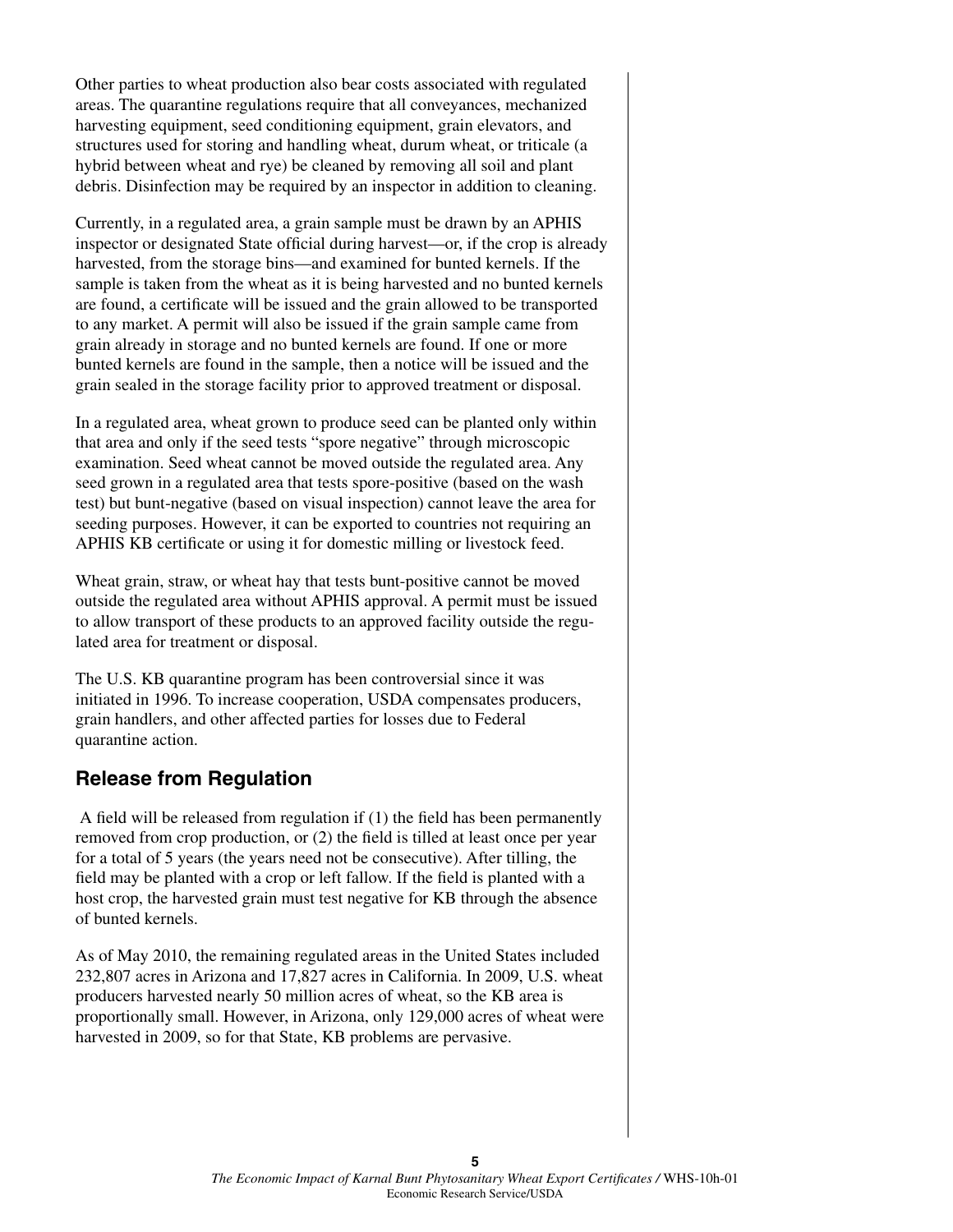### Options for KB Control

Wheat breeders in areas with KB recognize the importance of avoiding highly susceptible varieties. This control measure has proven effective for reducing the level of KB to the extent that, even when KB is present, the quality of the harvested grain is not severely affected. However, replacing susceptible varieties with resistant ones does not eradicate the disease, and KB epidemics have recurred in India as soon as susceptible varieties were again grown.

With the exception of repeated tilling, standard preventive practices are of little value in reducing the probability of a KB outbreak. Seed treatments can reduce the number of viable spores on seed, and, therefore, the probability that KB will be introduced to new areas, but will not protect wheat plants from infection if the seed is planted in infested soil. Seed treatments are not effective on the current crop, since KB does not infect seedlings and there is insufficient chemical in the plant at heading to prevent infection, the point at which it occurs. Foliar application of fungicides can reduce the level of disease, but more than one application is usually required, making this an expensive control option. The registration status of foliar fungicides applied after heading may be an issue. Fungicides are likely to be cost effective only if other important diseases, such as rusts or Septoria blotches, are also present and need to be controlled. Fumigation of soil with chemicals, such as methyl bromide, metham-sodium, and formaldehyde, has been partially successful in killing the spores, but some States prohibit the use of selected soil fumigants from that list.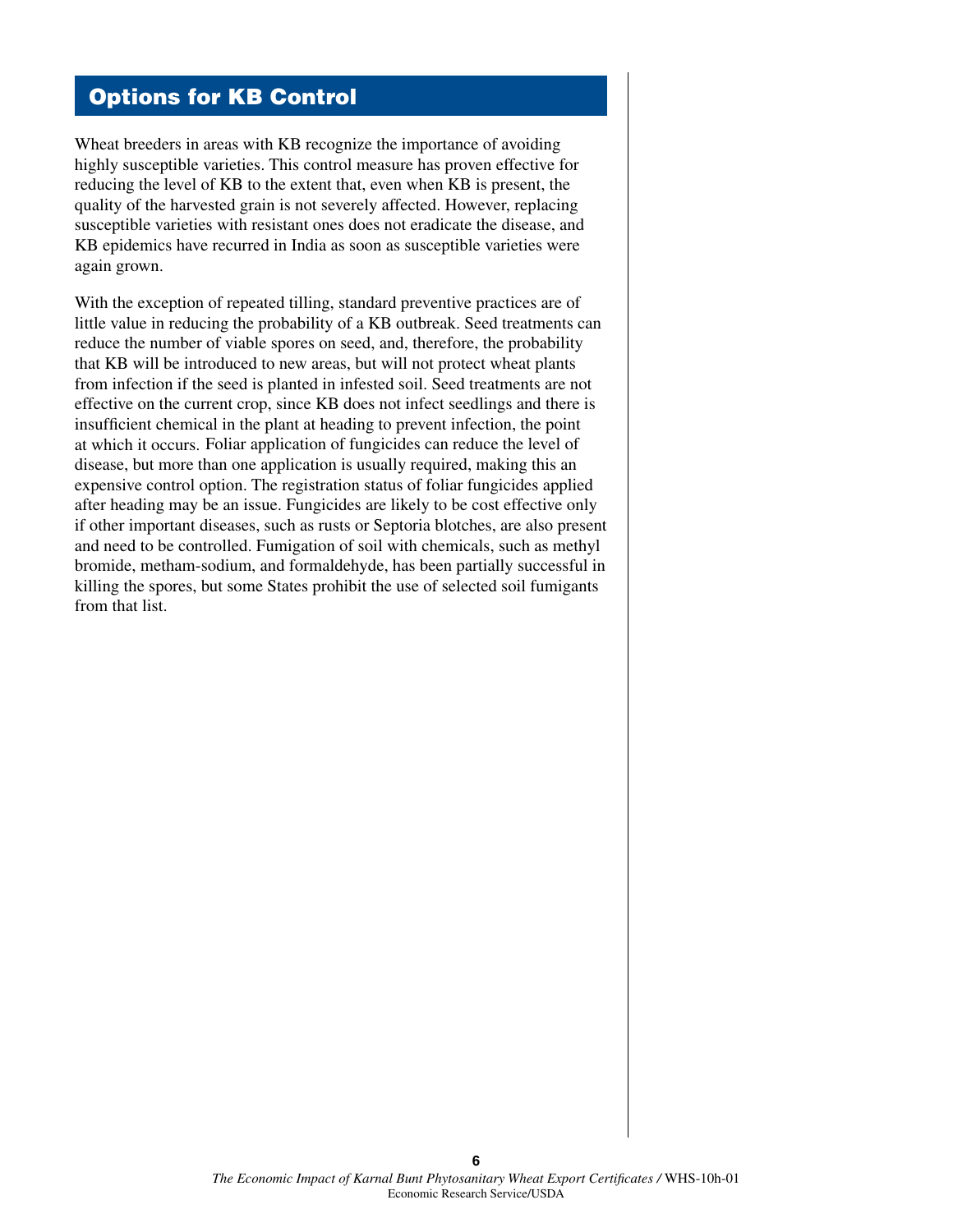# Estimating Decertification Effects on Exports

### **Responses by Wheat Importers**

Not all countries with restrictions against KB would, in practice, strictly prohibit wheat imports from the United States if USDA stopped issuing certificates. Each country has its own regulations, which are often idiosyncratic in how they are worded and enforced.

Under decertification, some markets would be captured by wheat-exporting countries that are free of KB, but U.S. wheat exports to countries that have no restrictions against KB would likely increase. The longrun effects would likely depend on the extent to which world wheat markets treat KB as a quality—rather than a phytosanitary—issue.

There is also a question of what procedures would be used by other countries for KB testing if the United States should stop issuing certificates. Currently, no accurate KB test is rapid enough to use at the U.S. source during ship loading. Even microscopic examination for spores can lead to false positives because of morphological similarities between Karnal bunt (*Tilletia indica)* and other bunts, such as bunt on ryegrass (*Tilletia walker);* ryegrass is a significant weed problem in wheat fields in the Southeastern United States. Currently, most importing countries, even with phytosanitary regulations against KB, accept APHIS's certification that the wheat comes from an area not known to have KB and do not routinely test for KB spores or check for bunted kernels.

### **Decertification Impacts on U.S. Exports**

In this analysis, the list of countries requiring KB certificates for U.S. wheat exports was used to determine the effects of a decertification scenario. We assumed that the countries now importing U.S. wheat without certificates would continue to do so, as the issue appears to be unimportant to them.

U.S. exports by destination are not detailed in the baseline projections, but total exports are. Broadly, the export destinations for U.S. wheat over the next decade are not expected to differ greatly from those in recent years, although in any given year, export destinations will vary. Therefore, we use the 2004/05-2008/09 5-year average of U.S. wheat exports by destination as a benchmark for the next decade.

Based on the 5-year average, 38.6 percent of U.S. wheat exports went to countries demanding a KB certificate. Thus, over 60 percent of U.S. exports are to destinations that do not ask for certification. However, the nearly 40 percent of export destinations that do demand certification are crucial to the marketing of U.S. wheat, absorbing 25 percent of the U.S. wheat crop. Reallocating such a large portion of production to domestic livestock feeding, increased stockholding, or alternative export destinations is bound to entail a significant loss in revenue to producers.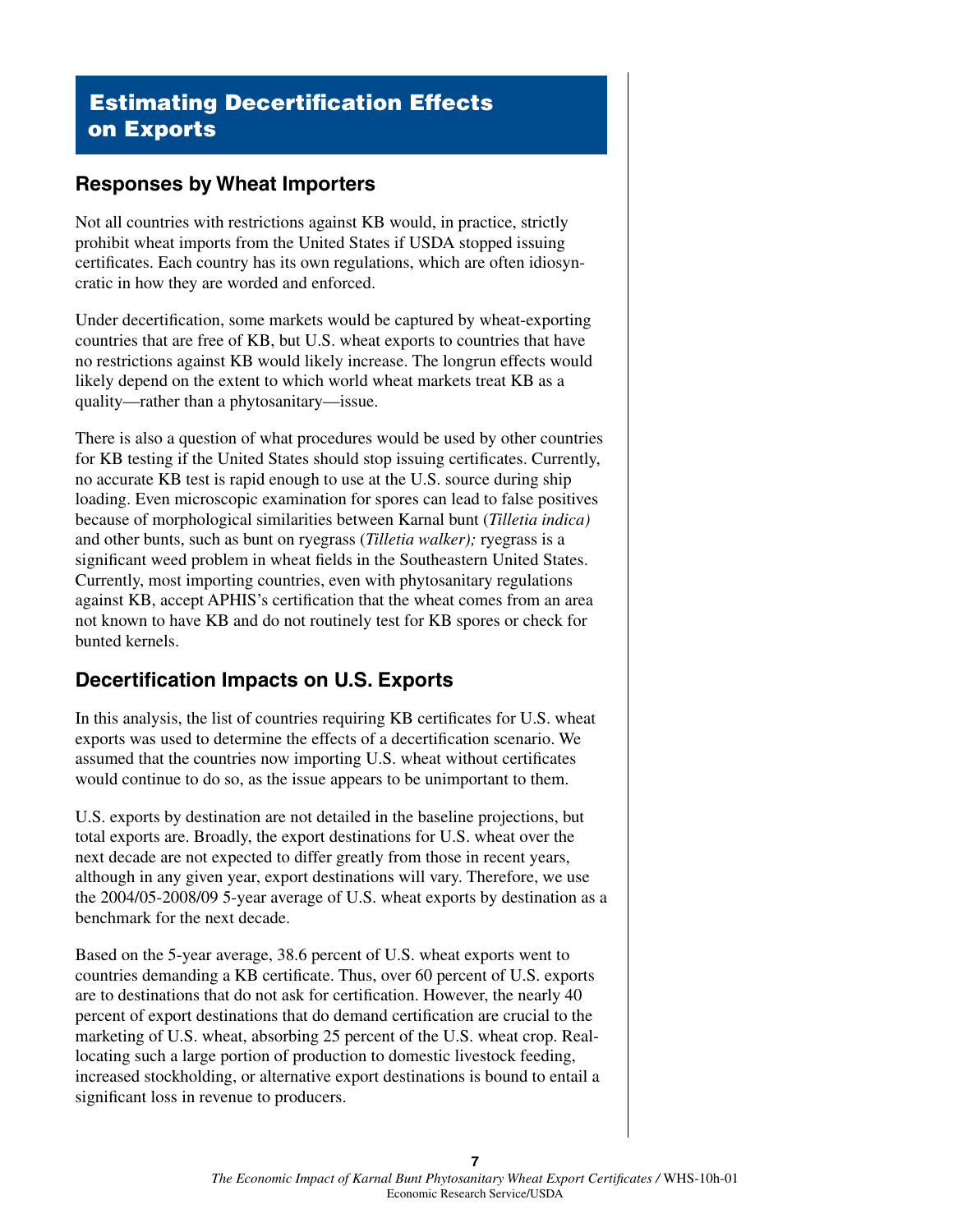The revenue losses associated with the redirection of U.S. exports is compounded by the abundant global supplies of wheat projected through the next decade in the USDA baseline. The declining U.S. share of the world wheat trade over the last two decades, from over 30 percent in 1989/90 to the 18 percent projected for 2009/10, means that importing countries have ample alternative sources for wheat purchases. Few importers are constrained to buy U.S. wheat. This situation is very different from that faced by a world market such as corn, where the U.S. share is about 60 percent.

In the first year of the decertification scenario, all countries requiring a KB Certificate are expected to experience a disruption of wheat trade with the United States, requiring the reallocation of 38.6 percent of U.S. wheat exports. However, in subsequent years, some of the countries that currently demand certificates are expected to reach alternative arrangements that permit the resumption of wheat imports from the United States. Economic Research Service researchers expect that countries accounting for 12 percent of U.S. exports might make such accommodations. The accommodations might include: (1) buying a class of U.S. wheat, such as hard red spring, not grown in regions known to have KB; (2) accepting a private-company certification from outside of a KB region; or (3) simple nonenforcement of import requirements. However, these accommodations would leave 26.6 percent of historical U.S. wheat export destinations that would not buy U.S. wheat (table 1).

Predicting which countries would accept wheat without certification and which would not is not possible. However, given the estimate of 38.6 percent of the export volume to countries now asking for certificates, finding another way to gain acceptance of U.S. wheat, such as offering private certification or testing, seems reasonable. Positing that some countries that currently require certificates will become open to noncertified U.S. wheat assumes that efforts to change foreign countries' KB policies, by U.S. wheat-exporting trade associations and the U.S. Government, could be more successful after decertification than they have been in recent years.

### **Domestic Economic Impacts of Decertification**

The economic impacts of the U.S. loss in wheat export markets due to decertification were analyzed by using the Food and Agricultural Policy Simulator (FAPSIM). FAPSIM is an econometric model of the U.S. agricultural sector that includes submodels for the major livestock and crop commodities, including wheat. The model also has submodels to compute aggregate indicators for the sector, such as farm income and the value of exports.2

Wheat export losses associated with ending KB certificates, described above, were introduced into FAPSIM as exogenous shifts in the wheat export demand function (fig. 1). All of the domestic impacts associated with these export changes are compared with the USDA baseline projections.<sup>3</sup> The model estimates indicate that:

• The loss in foreign demand for U.S. wheat leads to a decline in the farm price of wheat. Wheat prices decrease from \$5.50 to \$5.04 per bushel in the 2011 marketing year, the initial year that exports decline (table 3). This is equivalent to an 8.3-percent decline in farm price from 2Salathe, Larry E., Michael J. Price, and Kenneth E. Gadson, "The Food and Agricultural Policy Simulator," *Agricultural Economics Research* 34(2):1-15, April 1982.

3U.S. Department of Agriculture, Office of the Chief Economist, World Agricultural Outlook Board, "USDA Agricultural Projections to 2018," *Long-term Projections Report OCE-2009-1*, February 2009.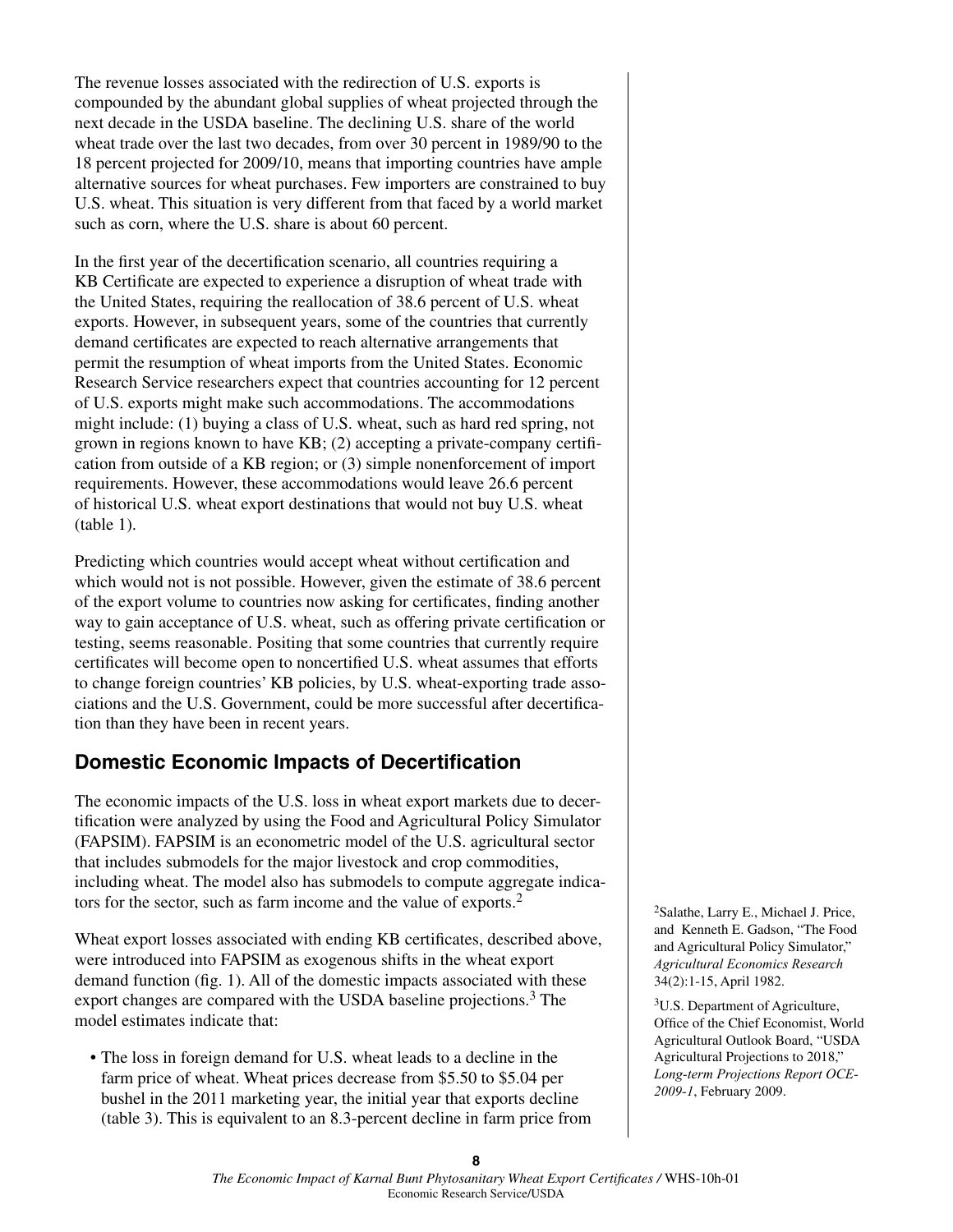#### Table 1 **U.S wheat exports by country of destination based on 2004/05-2008/09 average1**

|                          |                    | Countries potentially     |                   |
|--------------------------|--------------------|---------------------------|-------------------|
| Countries requiring      | Share<br>of total  | discontinuing Karnal bunt | Share<br>of total |
| Karnal bunt certificates | exports            | certificate requirements  | exports           |
|                          |                    |                           |                   |
|                          | Percent            |                           | Percent           |
| Mexico                   | 9.12883            |                           |                   |
| Egypt                    | 6.84947            |                           |                   |
| South Korea              | 4.47423            | South Korea               | 4.47423           |
| Colombia                 | 2.68212            | Colombia                  | 2.68212           |
| China (Mainland)         | 1.77109            | China (Mainland)          | 1.77109           |
| Italy                    | 1.70304            |                           |                   |
| Peru                     | 1.54378            |                           |                   |
| Algeria                  | 1.18889            |                           |                   |
| Ethiopia                 | 1.06380            |                           |                   |
| Morocco                  | 1.01334            |                           |                   |
| Republic of South Africa | 0.99705            |                           |                   |
| <b>Brazil</b>            | 0.99038            | <b>Brazil</b>             | 0.99038           |
| Spain                    | 0.98874            |                           |                   |
| Chile                    | 0.96621            | Chile                     | 0.96621           |
| Pakistan                 | 0.61941            |                           |                   |
| El Salvador              | 0.57990            | El Salvador               | 0.57990           |
| Ecuador                  | 0.42065            | Ecuador                   | 0.42065           |
| Belgium                  | 0.36243            |                           |                   |
| Portugal                 | 0.24225            |                           |                   |
| United Kingdom           | 0.22170            |                           |                   |
| Tunisia                  | 0.16916            |                           |                   |
| Kenya                    | 0.15299            |                           |                   |
| Turkey                   | 0.07449            |                           |                   |
| Canada                   | 0.06603            |                           |                   |
| Netherlands              | 0.05930            |                           |                   |
| Georgia                  | 0.05633            |                           |                   |
| Madagascar (Malagasy)    | 0.04903            |                           |                   |
| Tanzania                 | 0.04225            | Tanzania                  | 0.04225           |
| <b>Bolivia</b>           | 0.03361            | <b>Bolivia</b>            | 0.03361           |
| Ireland                  | 0.01613            |                           |                   |
| Cyprus                   | 0.01133            |                           |                   |
| France                   | 0.00954            |                           |                   |
| Sweden                   | 0.00772            |                           |                   |
| Zimbabwe                 | 0.00504            |                           |                   |
| Finland                  | 0.00262            |                           |                   |
| Somalia                  | 0.00144            |                           |                   |
| Greece                   | 0.00123            |                           |                   |
|                          |                    |                           |                   |
| Germany<br>Ukraine       | 0.00075<br>0.00023 |                           |                   |
| Austria                  | 0.00002            |                           |                   |
|                          |                    |                           |                   |
| Total                    | 38.566533          | Total                     | 11.96043          |
|                          |                    |                           |                   |

1Average total U.S. wheat exports over the 2004/05-2008/09 period were 27,800,651. Source: U.S. Department of Commerce and USDA, Economic Research Service.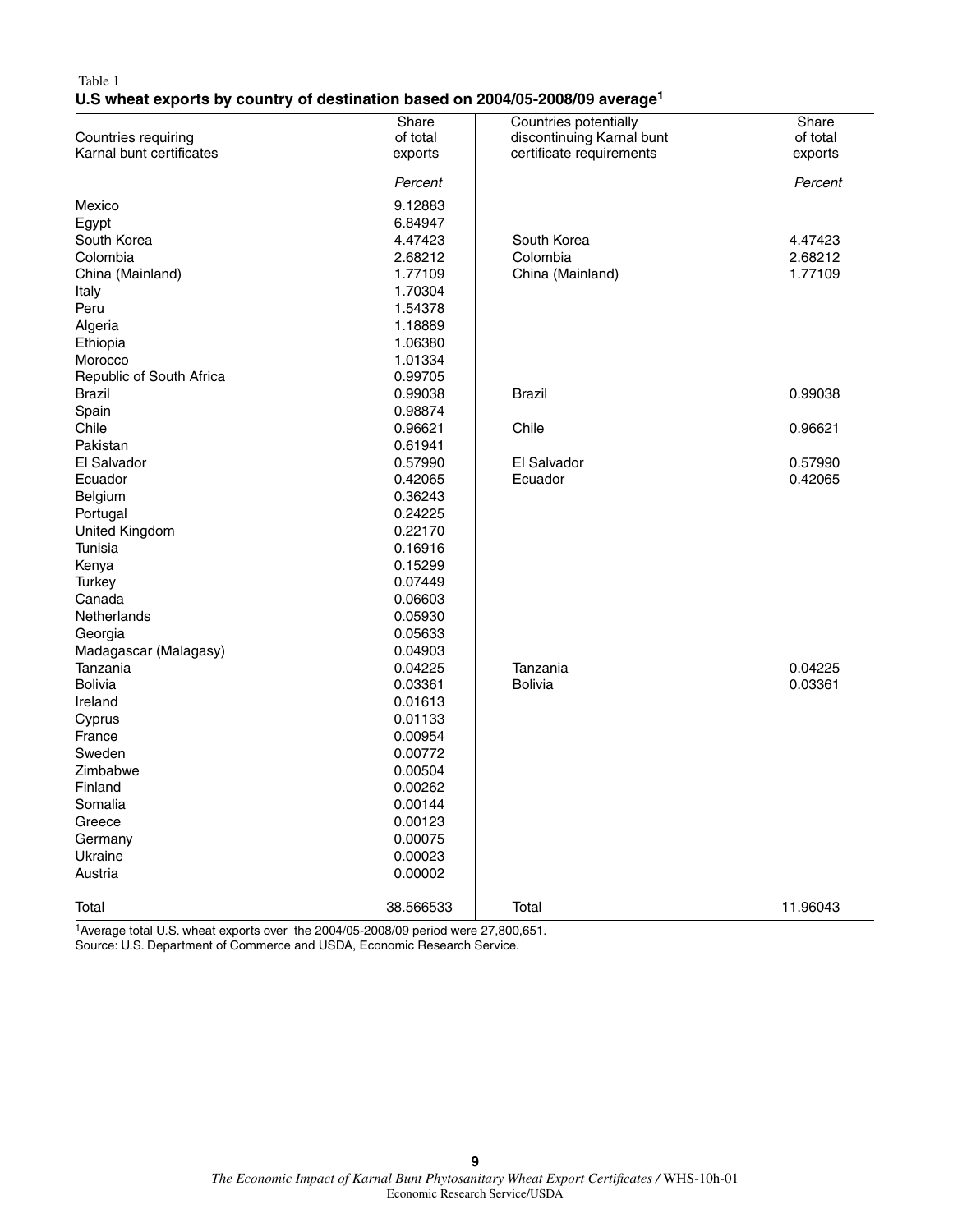#### Table2 **Wheat: Area and Supply**

|                           | Marketing year       |        |        |        |                         |        | 2011-18   |        |         |
|---------------------------|----------------------|--------|--------|--------|-------------------------|--------|-----------|--------|---------|
| Item                      | 2011                 | 2012   | 2013   | 2014   | 2015                    | 2016   | 2017      | 2018   | average |
|                           | <b>Million acres</b> |        |        |        |                         |        |           |        |         |
| Area planted:             |                      |        |        |        |                         |        |           |        |         |
| Scenario                  | 61.1                 | 57.2   | 57.2   | 57.1   | 56.6                    | 56.6   | 56.6      | 56.6   |         |
| <b>Baseline</b>           | 61.0                 | 60.5   | 60.0   | 60.0   | 59.5                    | 59.5   | 59.5      | 59.5   |         |
| <b>Difference</b>         | 0.1                  | $-3.3$ | $-2.8$ | $-2.9$ | $-2.9$                  | $-2.9$ | $-2.9$    | $-2.9$ | $-2.6$  |
| Percentage difference     | 0.1                  | $-5.4$ | $-4.7$ | $-4.8$ | $-4.9$                  | $-4.9$ | $-4.9$    | $-4.9$ | $-4.3$  |
| Area harvested:           |                      |        |        |        |                         |        |           |        |         |
| Scenario                  | 51.9                 | 48.6   | 48.6   | 48.5   | 48.1                    | 48.1   | 48.1      | 48.1   |         |
| <b>Baseline</b>           | 51.9                 | 51.4   | 51.0   | 51.0   | 50.6                    | 50.6   | 50.6      | 50.6   |         |
| Difference                | 0.0                  | $-2.8$ | $-2.4$ | $-2.5$ | $-2.5$                  | $-2.5$ | $-2.5$    | $-2.5$ | $-2.2$  |
| Percentage difference     | 0.1                  | $-5.5$ | $-4.8$ | $-4.8$ | $-5.0$                  | $-5.0$ | $-5.0$    | $-5.0$ | $-4.4$  |
|                           |                      |        |        |        | <b>Bushels per acre</b> |        |           |        |         |
| Yield per harvested acre: |                      |        |        |        |                         |        |           |        |         |
| Scenario                  | 43.6                 | 43.9   | 44.2   | 44.5   | 44.8                    | 45.1   | 45.4      | 45.7   |         |
| <b>Baseline</b>           | 43.6                 | 43.9   | 44.2   | 44.5   | 44.8                    | 45.1   | 45.4      | 45.7   |         |
| <b>Difference</b>         | 0.0                  | 0.0    | 0.0    | 0.0    | 0.0                     | 0.0    | 0.0       | 0.0    | 0.0     |
| Percentage difference     | 0.0                  | 0.0    | 0.0    | 0.0    | 0.0                     | 0.0    | 0.0       | 0.0    | 0.0     |
|                           |                      |        |        |        | <b>Million bushels</b>  |        |           |        |         |
| Total stocks, June 1:     |                      |        |        |        |                         |        |           |        |         |
| Scenario                  | 620                  | 796    | 784    | 782    | 778                     | 759    | 750       | 747    |         |
| <b>Baseline</b>           | 620                  | 640    | 647    | 645    | 640                     | 621    | 613       | 611    |         |
| Difference                | $\pmb{0}$            | 156    | 137    | 137    | 138                     | 138    | 137       | 136    | 122     |
| Percentage difference     | 0.0                  | 24.4   | 21.2   | 21.2   | 21.6                    | 22.3   | 22.4      | 22.3   | 19.4    |
| Production:               |                      |        |        |        |                         |        |           |        |         |
| Scenario                  | 2,267                | 2,130  | 2,147  | 2,160  | 2,152                   | 2,165  | 2,180     | 2,194  |         |
| <b>Baseline</b>           | 2,265                | 2,255  | 2,255  | 2,270  | 2,265                   | 2,280  | 2,295     | 2,310  |         |
| <b>Difference</b>         | 2                    | $-125$ | $-108$ | $-110$ | $-113$                  | $-115$ | $-115$    | $-116$ | $-100$  |
| Percentage difference     | 0.1                  | $-5.5$ | $-4.8$ | $-4.9$ | $-5.0$                  | $-5.0$ | $-5.0$    | $-5.0$ | $-4.4$  |
| Imports:                  |                      |        |        |        |                         |        |           |        |         |
| Scenario                  | 105                  | 110    | 110    | 115    | 115                     | 120    | 120       | 125    |         |
| <b>Baseline</b>           | 105                  | 110    | 110    | 115    | 115                     | 120    | 120       | 125    |         |
| <b>Difference</b>         | 0                    | 0      | 0      | 0      | 0                       | 0      | $\pmb{0}$ | 0      | 0       |
| Percentage difference     | 0.0                  | 0.0    | 0.0    | 0.0    | 0.0                     | 0.0    | 0.0       | 0.0    | 0.0     |
| Total supply:             |                      |        |        |        |                         |        |           |        |         |
| Scenario                  | 2,992                | 3,036  | 3,041  | 3,056  | 3,046                   | 3,045  | 3,050     | 3,066  |         |
| <b>Baseline</b>           | 2,990                | 3,005  | 3,012  | 3,030  | 3,020                   | 3,021  | 3,028     | 3,046  |         |
| Difference                | 2                    | 31     | 29     | 26     | 26                      | 24     | 22        | 20     | 23      |
| Percentage difference     | 0.1                  | 1.0    | 1.0    | 0.9    | 0.9                     | 0.8    | 0.7       | 0.7    | 0.7     |

Source: USDA, Economic Research Service.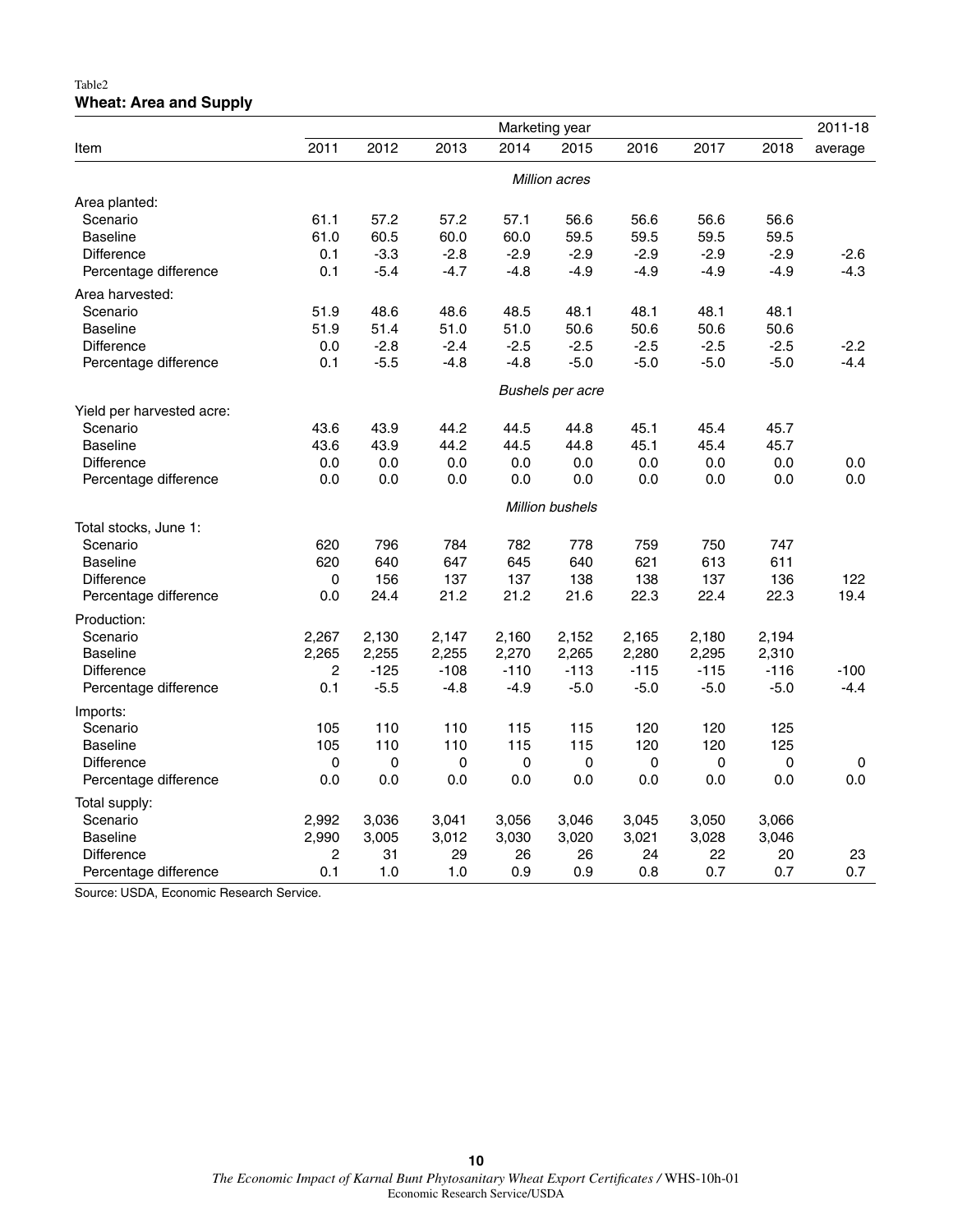#### Table 3 **Wheat: Use and price**

|                        | Marketing year     |               |         |         |         |         | 2011-18 |                |         |
|------------------------|--------------------|---------------|---------|---------|---------|---------|---------|----------------|---------|
| Item                   | 2011               | 2012          | 2013    | 2014    | 2015    | 2016    | 2017    | 2018           | average |
|                        |                    | Million acres |         |         |         |         |         |                |         |
| Feed and residual use: |                    |               |         |         |         |         |         |                |         |
| Scenario               | 344                | 287           | 285     | 276     | 275     | 276     | 276     | 276            |         |
| <b>Baseline</b>        | 235                | 235           | 235     | 225     | 225     | 225     | 225     | 225            |         |
| <b>Difference</b>      | 109                | 52            | 50      | 51      | 50      | 51      | 51      | 51             | 58      |
| Percentage difference  | 46.2               | 21.9          | 21.2    | 22.7    | 22.4    | 22.5    | 22.5    | 22.6           | 25.3    |
| Food use:              |                    |               |         |         |         |         |         |                |         |
| Scenario               | 986                | 995           | 1,004   | 1,013   | 1,022   | 1,031   | 1,040   | 1,048          |         |
| <b>Baseline</b>        | 983                | 992           | 1,001   | 1,010   | 1,019   | 1,028   | 1,037   | 1,046          |         |
| <b>Difference</b>      | 3                  | 3             | 3       | 3       | 3       | 3       | 3       | $\overline{c}$ | 3       |
| Percentage difference  | 0.3                | 0.3           | 0.3     | 0.3     | 0.3     | 0.3     | 0.2     | 0.2            | 0.3     |
| Seed use:              |                    |               |         |         |         |         |         |                |         |
| Scenario               | 78                 | 77            | 77      | 76      | 76      | 76      | 76      | 76             |         |
| <b>Baseline</b>        | 82                 | 81            | 81      | 80      | 80      | 80      | 80      | 80             |         |
| <b>Difference</b>      | $-4$               | $-4$          | $-4$    | $-4$    | $-4$    | $-4$    | $-4$    | $-4$           | $-4$    |
| Percentage difference  | $-5.1$             | $-4.4$        | $-4.5$  | $-4.6$  | $-4.7$  | $-4.7$  | $-4.7$  | $-4.7$         | $-4.7$  |
| Total domestic use:    |                    |               |         |         |         |         |         |                |         |
| Scenario               | 1,408              | 1,359         | 1,366   | 1,365   | 1,373   | 1,383   | 1,391   | 1,401          |         |
| <b>Baseline</b>        | 1,300              | 1,308         | 1,317   | 1,315   | 1,324   | 1,333   | 1,342   | 1,351          |         |
| <b>Difference</b>      | 108                | 51            | 49      | 50      | 49      | 50      | 49      | 50             | 57      |
| Percentage difference  | 8.3                | 3.9           | 3.7     | 3.8     | 3.7     | 3.7     | 3.7     | 3.7            | 4.3     |
| Exports:               |                    |               |         |         |         |         |         |                |         |
| Scenario               | 788                | 894           | 893     | 913     | 913     | 912     | 911     | 910            |         |
| <b>Baseline</b>        | 1,050              | 1,050         | 1,050   | 1,075   | 1,075   | 1,075   | 1,075   | 1,075          |         |
| Difference             | $-262$             | $-156$        | $-157$  | $-162$  | $-162$  | $-163$  | $-164$  | $-165$         | $-174$  |
| Percentage difference  | $-24.9$            | $-14.9$       | $-14.9$ | $-15.1$ | $-15.1$ | $-15.2$ | $-15.2$ | $-15.3$        | $-16.3$ |
| Total use:             |                    |               |         |         |         |         |         |                |         |
| Scenario               | 2,196              | 2,252         | 2,259   | 2,278   | 2,286   | 2,295   | 2,303   | 2,311          |         |
| <b>Baseline</b>        | 2,350              | 2,358         | 2,367   | 2,390   | 2,399   | 2,408   | 2,417   | 2,426          |         |
| <b>Difference</b>      | $-154$             | $-106$        | $-108$  | $-112$  | $-113$  | $-113$  | $-114$  | $-115$         | $-117$  |
| Percentage difference  | $-6.6$             | $-4.5$        | $-4.6$  | $-4.7$  | $-4.7$  | $-4.7$  | $-4.7$  | $-4.7$         | $-4.9$  |
| Total stocks, May 31:  |                    |               |         |         |         |         |         |                |         |
| Scenario               | 796                | 784           | 782     | 778     | 759     | 750     | 747     | 755            |         |
| <b>Baseline</b>        | 640                | 647           | 645     | 640     | 621     | 613     | 611     | 620            |         |
| Difference             | 156                | 137           | 137     | 138     | 138     | 137     | 136     | 135            | 139     |
| Percentage difference  | 24.4               | 21.2          | 21.2    | 21.6    | 22.3    | 22.4    | 22.3    | 21.8           | 22.1    |
|                        | Dollars per bushel |               |         |         |         |         |         |                |         |
| Average farm price:    |                    |               |         |         |         |         |         |                |         |
| Scenario               | 5.04               | 4.95          | 4.90    | 4.99    | 5.04    | 5.05    | 5.05    | 5.05           |         |
| <b>Baseline</b>        | 5.50               | 5.35          | 5.30    | 5.40    | 5.45    | 5.45    | 5.45    | 5.45           |         |
| <b>Difference</b>      | $-0.46$            | $-0.40$       | $-0.40$ | $-0.41$ | $-0.41$ | $-0.40$ | $-0.40$ | $-0.40$        | $-0.41$ |
| Percentage difference  | $-8.3$             | $-7.5$        | $-7.6$  | $-7.5$  | $-7.5$  | $-7.4$  | $-7.4$  | $-7.3$         | $-7.6$  |

Source: USDA, Economic Research Service.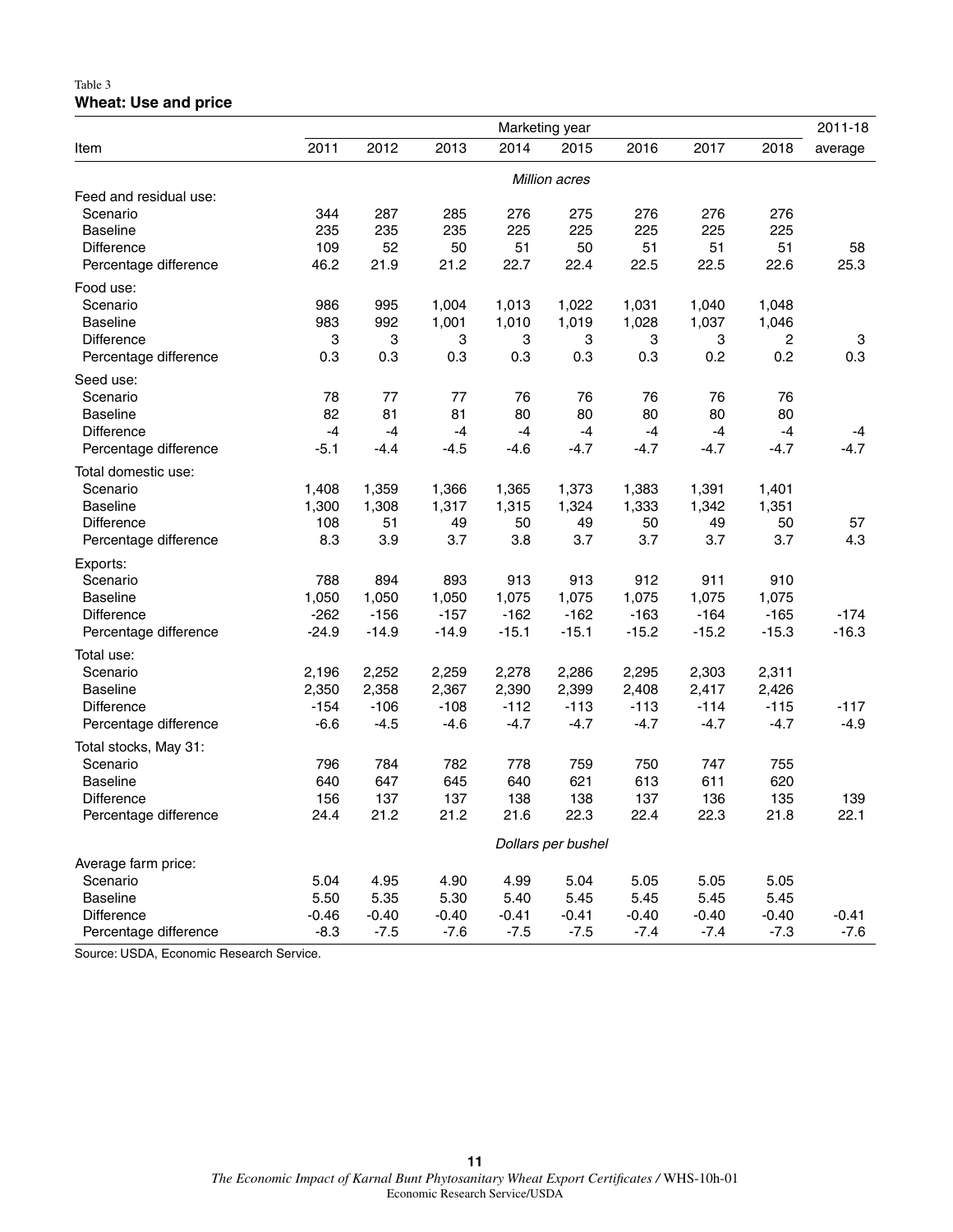the baseline level. In subsequent years, the price impacts are smaller, for two reasons. First, we assume that the export shocks are relatively smaller. Second, producers are able to reduce production in response to new market conditions for wheat. As a result, wheat prices decline below baseline levels by approximately 7.5 percent, on average, over the 2012-18 period.

- Although demand for U.S. wheat exports is shocked with a 38.6-percent decline in the initial year covered in the analysis, the actual decline in U.S. exports is much less. In response to lower wheat prices, importers who do not ban U.S. wheat will increase their demand. As a consequence, the United States will be able to make up a portion of the export loss associated with countries that ban U.S. wheat by expanding exports to the countries that do not impose the ban. In the 2011 marketing year, U.S. wheat exports decline by 24.9 percent below baseline levels under this scenario (table 3). Similarly, in subsequent years covered in the analysis, U.S. wheat exports are shocked with a 26.6-percent decline, whereas actual exports under the scenario decline on average by 15.1 percent below baseline levels over the over the 2012-18 period.
- • Lower farm prices for wheat under our scenario lead to lower net returns for wheat producers, which lead, in turn, to reduced wheat production. Over the 2012-18 period, area planted to wheat declines by an average 2.9 million acres below the baseline (table 2). This decline corresponds to a 4.9-percent decline in area planted, which is accompanied by a similar decline in production. In addition, with reduced wheat area, area planted to other crops increases, reducing their prices enough to contribute to lowering U.S. farm income.
- • With lower wheat prices, feed use of wheat increases under the decertification scenario by 46.2 percent above the baseline in marketing year 2011, or by 109 million bushels (table 3). Over the 2012-18 period, the impacts on wheat feeding are smaller due to smaller export shocks and reduced production. Feed use increases by approximately 22.3 percent, on average, above baseline levels over this period.4
- Most of the remaining adjustments in the wheat sector from decertification are to stocks. As prices decline, the opportunity costs of holding inventories decline and individuals are apt to hold more stocks. Ending stocks increase by 24.4 percent over the baseline in marketing year 2011 and by 21.8 percent, on average, over the 2012-18 period (table 3).
- Due to lower prices and lower production, cash receipts from farm marketings of wheat decline under the scenario. Receipts fall by approximately 12.4 percent from baseline levels, on average, over the 2011-18 period, which corresponds to a \$1.4 billion decline in cash receipts below baseline levels in each year covered in the analysis, or an \$11.4 billion cumulative decline over the 8-year period (fig. 2).
- Farm income for the agricultural sector reflects the decline in cash receipts for wheat. Net farm income for the sector declines by approximately \$1 billion below the baseline in each year covered by the analysis (fig. 3). Thus, net farm income declines by less than the decline in cash

4Wheat is fed to livestock primarily in the first quarter of the wheat marketing year, and it competes mainly with corn in the feed ration. The national marketing year for wheat is from June through May, whereas the national marketing year for corn is from September to August, which means wheat fed within the current wheat marketing year competes with corn within the previous corn marketing year. Based upon the feeding value of wheat versus that of corn and upon other considerations, we did not allow the wheat price in the current year to fall below 130 percent of the corn price in the previous year during any year covered in the analysis. This constraint was only binding in the initial year covered in the analysis.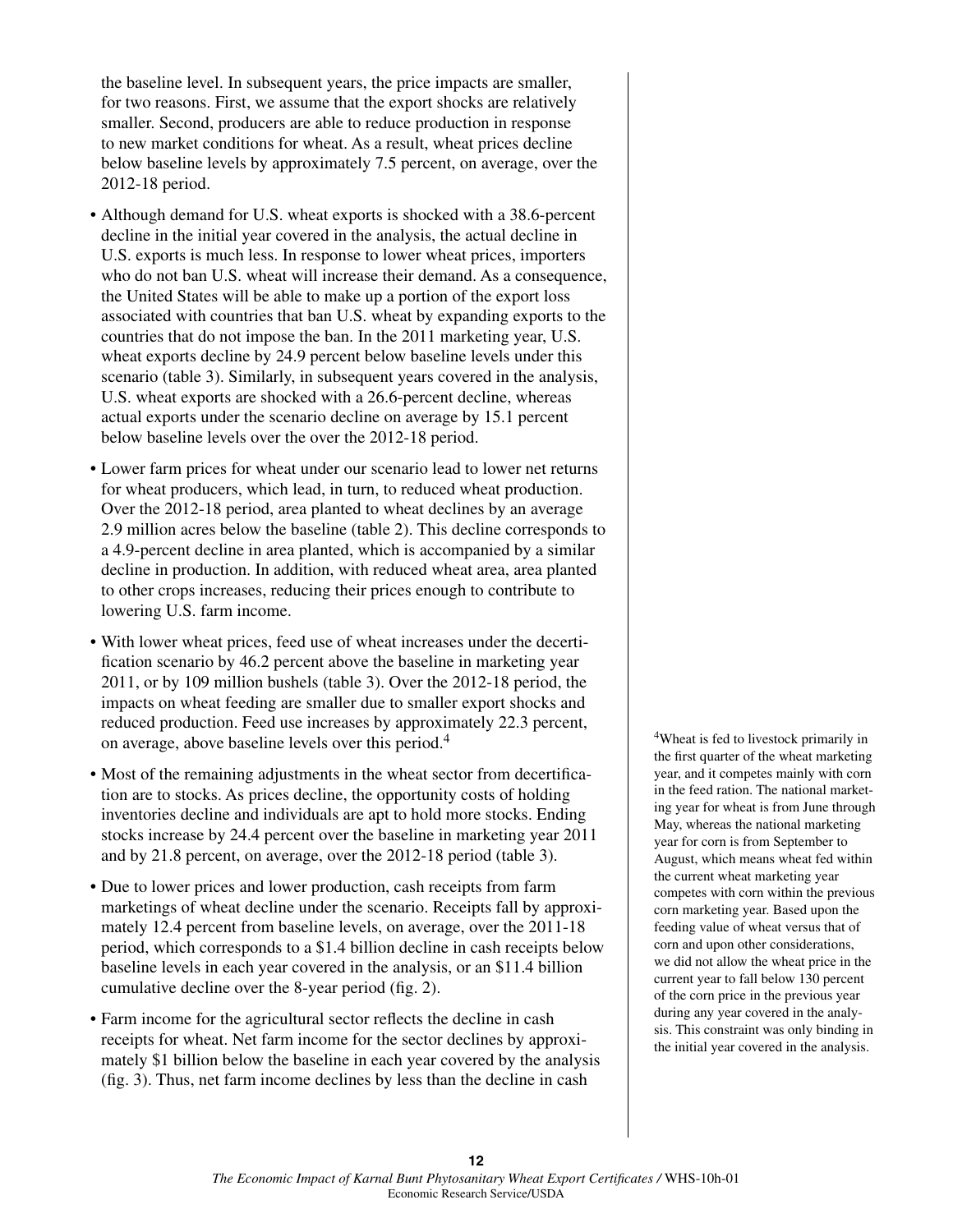wheat receipts because wheat producers incur fewer expenses when they curtail production in response to lower wheat prices. Hence, some of the losses in farm income due to lower receipts are offset by lower farm production expenses. Net farm income declines, on average, by approximately 1.2 percent below baseline levels over the 2011-18 period.

• The wheat export value declines under the decertification scenario with lower export volumes and prices. Total value of agricultural exports declines approximately 1.5 percent, on average, over the 2011-18 period, which corresponds to a \$1.6 billion decline per year, or a \$12.8 billion cumulative decline over the entire period (fig. 4).



#### Figure 3 **U.S. net farm income**

Calendar year 2010 2011 2012 2013 2014 2015 2016 2017 2018 Baseline Decertification scenario 74 78 82 86 90 Billion dollars

Source: USDA, Economic Research Service.

#### Billion dollars Figure 2 **U.S. wheat cash receipts from farm marketings**



Source: USDA, Economic Research Service.

#### Figure 4 **Value of U.S. agricultural exports** Billion dollars



Source: USDA, Economic Research Service.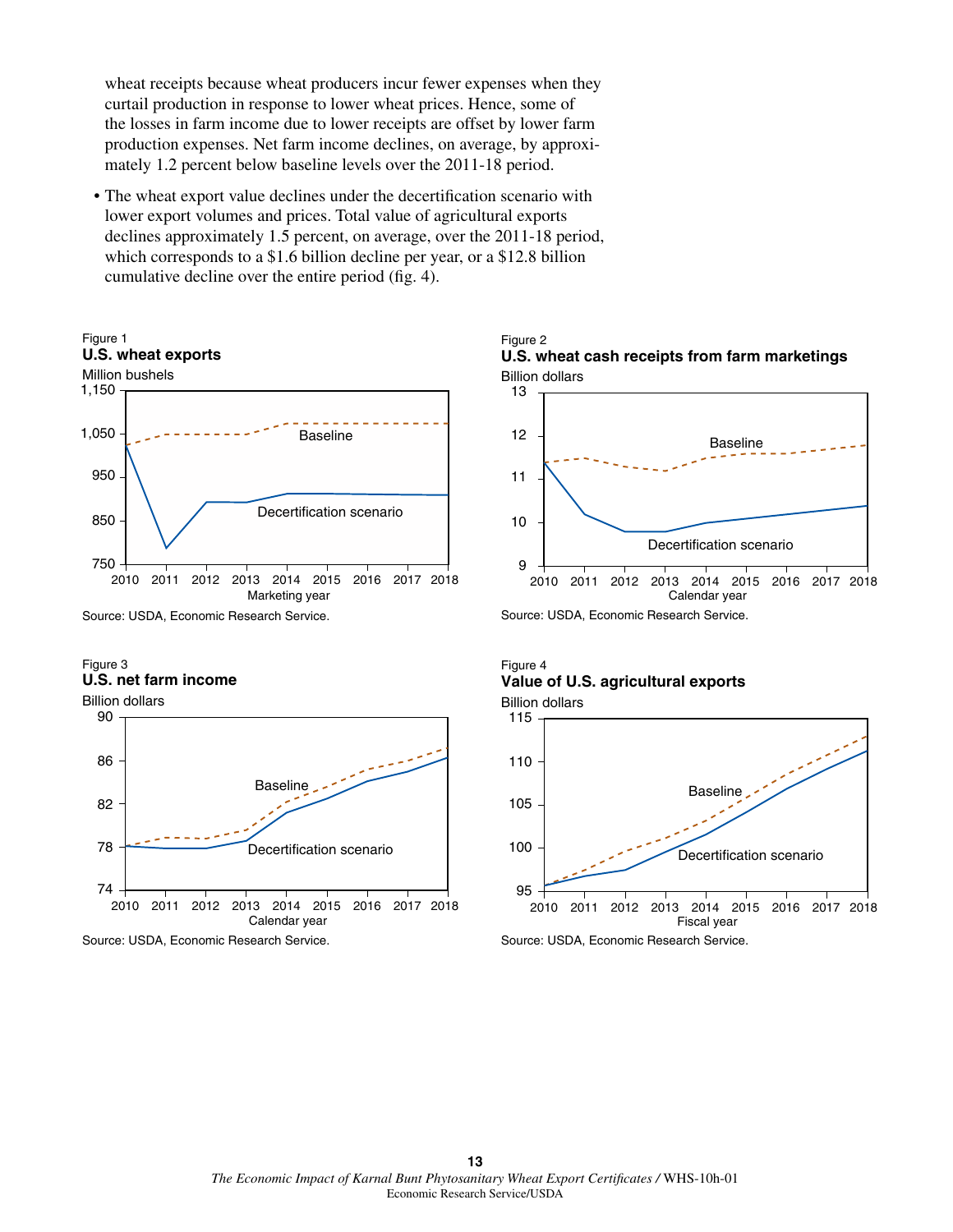### Other Concerns Related to Decertification

- If even a few important wheat-importing countries maintain KB prohibitions, shipping companies might have concerns about shipping wheat from a deregulated U.S. wheat sector. Shipowners, wishing to protect their interests, may insist on a certificate from an authoritative U.S. source that unequivocally confirms that the cargo is free from KB spores.
- Shipping vessels that carried uncertified wheat to countries without prohibitions would have to be sanitized to ensure that later cargoes to countries that continue to have prohibitions will not be contaminated. Under U.S. decertification, spores could spread through storage and transport equipment to other products like corn and soybeans. The cost of testing and sanitizing to ensure freedom from the disease would likely be considerable.
- Transshipment through the St. Lawrence Seaway would become an issue if the United States deregulates KB. Currently, Canada prohibits the entry of wheat from States with KB. Any wheat that crosses the Canadian border needs a declaration that the grain originated in an area free of KB on the basis of official surveys.
- Finally, the importance of these issues will likely depend on whether KB becomes widespread across the U.S. wheat sector. However, whether, how far, and how rapidly the disease might spread if the quarantine system is eliminated is uncertain.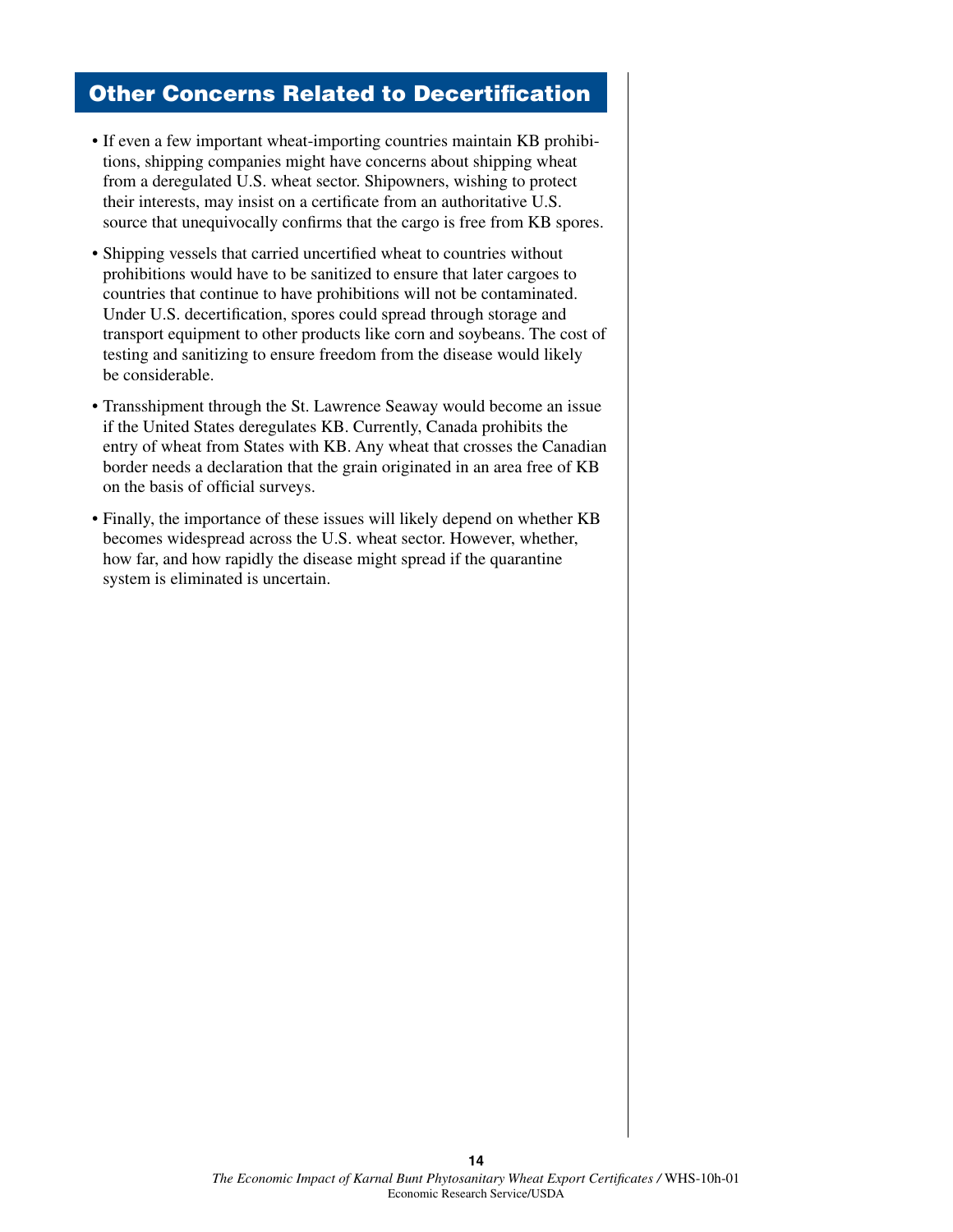### **Conclusions**

The results of the model show that loss in foreign demand for U.S. wheat in the decertification scenario leads to a decline in the farm price of wheat. Wheat prices decrease from \$5.50 to \$5.04 per bushel in the 2011 marketing year, the initial year that exports decline. In the subsequent years of the scenario, the price impacts are smaller for two reasons. First, the export shocks are relatively smaller. Second, producers reduce production in response to the new market conditions for wheat.

The lower farm prices for wheat under the decertification scenario lead to lower net returns for wheat producers, which, in turn, lead to a decline in wheat production. Over the 2012-18 period, the FAPSIM model shows that the area planted to wheat declines by an average of 2.9 million acres below the baseline. With lower wheat prices, feed use of wheat increases under the scenario. Most of the remaining adjustments in the wheat sector are to stocks. As prices decline, the opportunity costs of holding inventories decline and individuals are apt to hold more stocks.

The model results show that because of lower prices and production, cash receipts from farm marketing of wheat decline under the scenario. Net farm income for the agricultural sector declines by approximately \$1 billion (or 1.2 percent) below the baseline in each year of the analysis.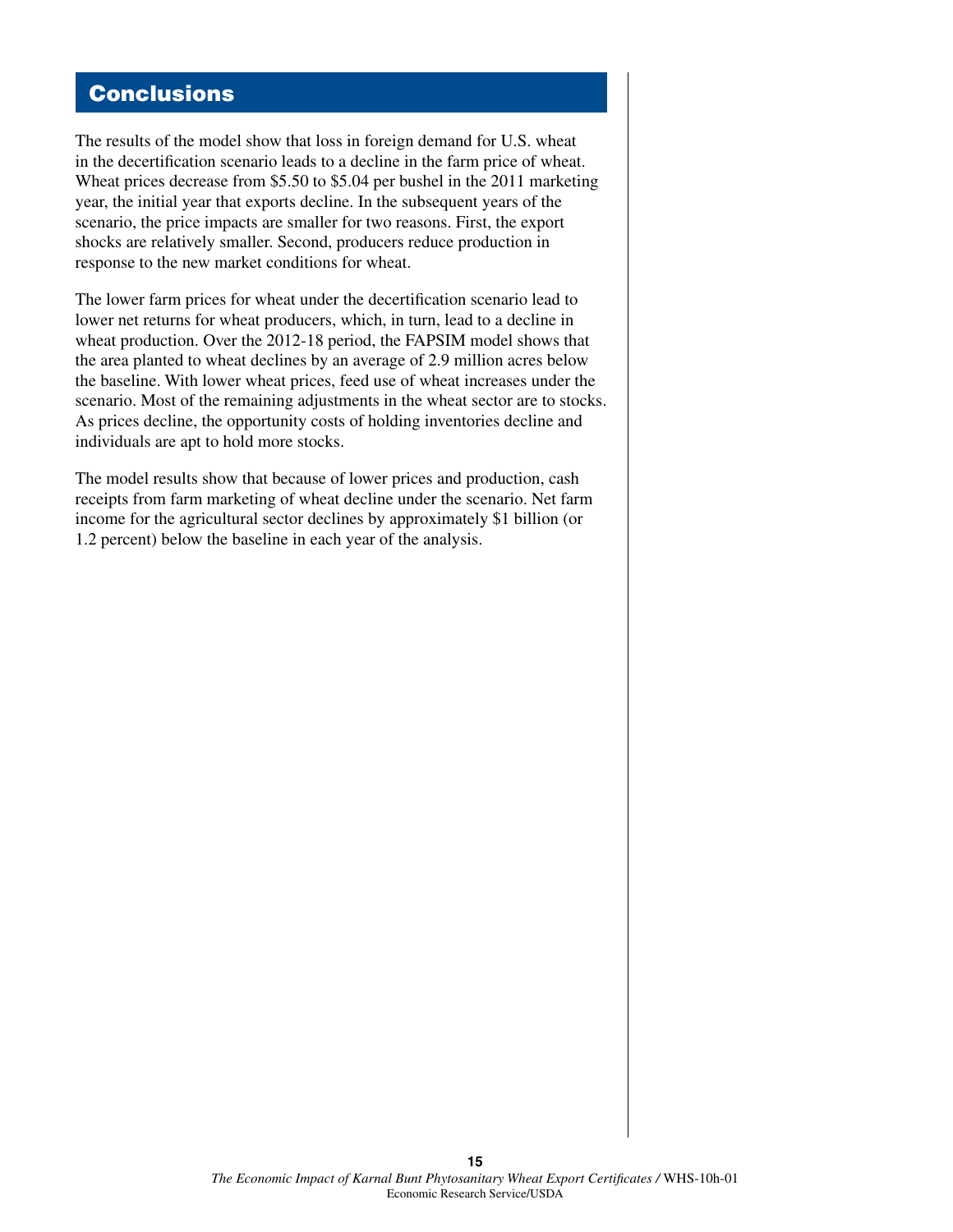# Appendix

#### **Chronology of KB-Quarantined Fields or Areas5**

**March 20, 1996**. Declaration of extraordinary emergency because KB found in Arizona, and potentially contaminated seed is sent to New Mexico and Texas.

**March 28, 1996**. All of Arizona, four counties in New Mexico, and two counties in Texas are quarantined.

**April 25, 1996**. Portions of California are quarantined because KB is found in seed that was either planted or stored in the State.

**July 5, 1996**. Certain areas of Arizona, New Mexico, and Texas are removed from quarantine. Amended regulations provide compensation to certain growers and handlers, owners of grain storage facilities, and flour millers to mitigate losses and expenses incurred because of actions taken to prevent the spread of KB.

**October 4, 1996**. Final rule is published that establishes, among other things, the sub-division of regulated areas into restricted or surveillance areas.

**November 24, 1997**. Because of KB detections, new areas are added to the regulated list in Texas and boundaries of regulated areas in Arizona are expanded.

**April 28, 1999**. Amended KB regulations replace the restricted and surveillance categories with a single classification category. This change sharply reduces the area in the southwestern United States regulated for KB. Areas in Arizona are added to the regulated areas because KB is detected.

**August 21, 2000**. The regulations are amended to remove from regulation any noninfected acreage that is more than 3 miles from a field or area with a bunted wheat kernel. This change reduces the size of regulated areas in Arizona. Also, only harvesting equipment that has been used to harvest a crop testing positive for KB must be cleaned and disinfected.

**April 20, 2001.** Regulated areas are expanded in southern Arizona because a survey discovered bunted kernels. Some areas in southern Arizona and southwestern New Mexico are deregulated based on the determination that they meet the criteria for release from regulation. One field is deregulated in southern Arizona because it has been converted to residential housing.

**June 8, 2001 and July 13, 2001.** Two counties are added to regulated areas in northern Texas because KB is detected.

**October 3, 2002**. Regulated areas are added in southern and southwestern Arizona and northern Texas because KB is detected or because the areas fall within the 3-mile-wide buffer zone around fields or areas affected by KB. Areas and fields are deregulated in southern Arizona and southwest New Mexico based on determination that they meet the criteria for release from regulation. This leaves New Mexico with no regulated areas.

5The APHIS notices for these events can be found at http://www.aphis.usda. gov/plant\_health/plant\_pest\_info/kb/ notices.shtml.